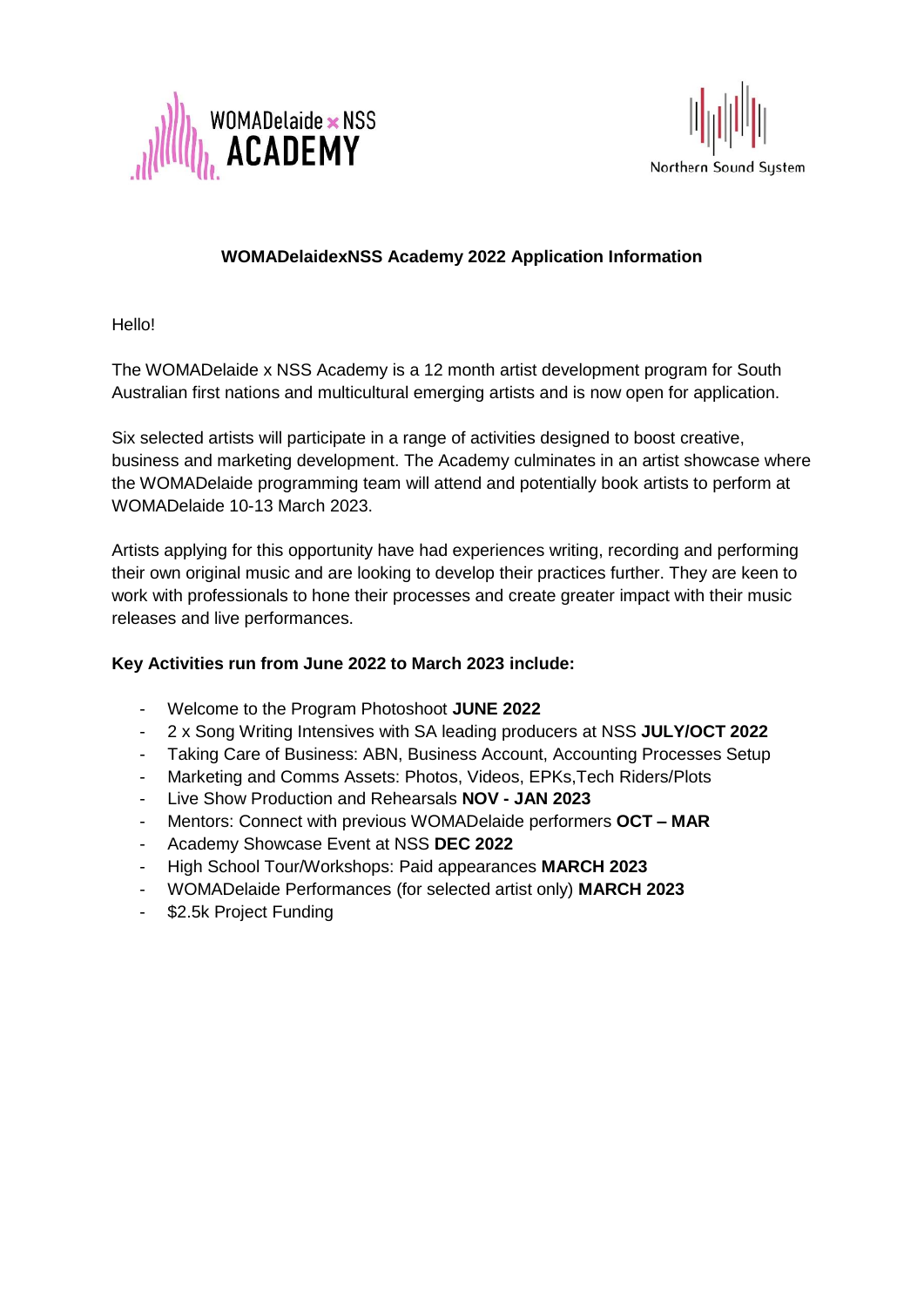



# **ACTIVITIES**

## **Song Writing Intensives July/Oct 2022**

Song writing needs to be a regular task. In order to discover your style, writing methods and meet professional local producers, Academy artists will pair with leading SA producers to write a song every day for a week in NSS Studios. Previous producers have included Luke Million, Adam Page, Timberwolf, Lucinda Machin, Nathan May, Mario Spate, Memphis LK and heaps more. Artists will walk away with multiple high quality demos, new skills, fresh processes and an exciting network.

## **Taking Care of Business Oct 2022**

Working with Part Time Records founder Emma Coyle, participants will have a thorough business building experience including:

- ABN application
- Bank Account setup
- APRA membership setup
- Business Accounting processes development

#### **Live Show Production and Rehearsals**

30 minute sets are good but having 45 minutes of material is better. Once you've got the material, NSS can help you present your music on stage developing your setlist, theatrics, tech setup to lighting and visuals. Use the NSS venue to sharpen your show.

#### **Academy Showcase Event Dec 2022**

All Academy artists will showcase their live set for family and friends at The Northern Sound System. The WOMADelaide festival programming team will attend the showcase, looking to book artists for the festival. [Check out the December 2021 Showcase video here.](https://www.dropbox.com/s/puvxsqcvqqm07wd/Womad%20x%20NSS%20Academy.mp4?dl=0)

#### **Mentors**

WOMADelaide will invite past performers with decades of creative and industry experience to connect with you online, offer feedback, networks and support where possible.

#### **High School Tour/Workshops March 2023**

Academy artists get on the road to share their artist journey with the next generation of creatives! [Check out the March 2022 High School Tour video here.](https://www.dropbox.com/s/ieog99ayyjyus3u/WOMADelaidexNSS%20Academy%20High%20School%20Tour%20March%202022%20long.mp4?dl=0)

#### **Project Funding**

Each Academy artist will receive \$2.5k project funding to pay for development activities. This funding will be auspiced by The Northern Sound System (not transferred to your bank account). Likely expenses will be single releases, photo shoots, video clips etc. Expenses will align with artist projects happening during the Academy timeline of April 2022 - March 2023.